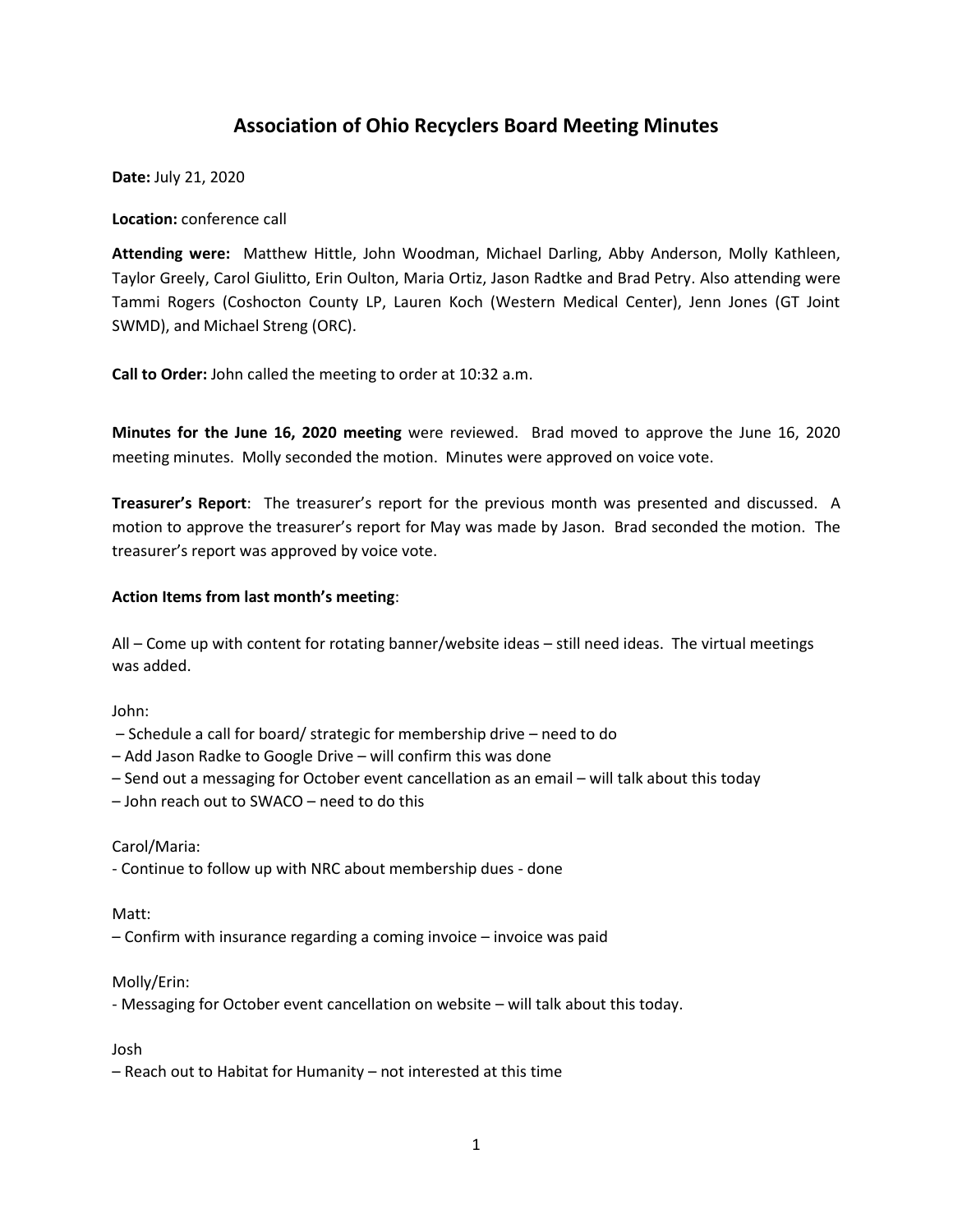Michael: – Reach out to accurate IT – not interested at this time

Erin agreed to take the action items for today's meeting.

# **Board Member Recruitment**

Per the action items, Habitat for Humanity and Accurate IT are not interested at this point. It was verified that there are two current vacancies that both expire on December 31, 2021. They seat are for an at-large member and an individual. John will check with SWACO [action item]. Jason mentioned the tissue manufacturing company Essity near Middletown. Also mentioned were Innovative Organics, Proctor and Gamble and Abbot Foods. We will keep them in mind in the future since we already have a couple of paper recyclers on the Board. GT Joint SWMD and Hamilton County SWMD were two others that we've been in communication with. Jen Jones with GT was on the call and Hamilton county was hoping for a new employee could potentially join, but they have not filled the position and just lost another person. As we were brainstorming, Erin mentioned she had contacts at Honda and she agreed to reach out to them to see if they would be interested [action item].

# **Committee Updates**

Governance Committee – nothing to report at this time.

Communications and Programming – There was discussion concerning the content for the next newsletter. Jason and Royal Paper were mentioned as potential for the member spotlight. We will also include information/update on the status of our fall workshop and the conference to be held next year – to be discussed later. A draft will be sent by the end of next week [action item]. A letter from the President was also recommended as part of the newsletter or as separate email [action item]. An idea to create a list of available resources for webinars was mentioned. Matt agreed to create a listing for the website [action item].

Events – There were some updates regarding the planned partner's conference next year. The Executive committee met July  $9<sup>th</sup>$  and all three trade organizations have agreed to be part of the effort (only two were for sure last month). The event is planned for June 22-24, 2021 in Chillicothe. The Recycling Partnership just confirmed their availability for those dates. The venue is to be toured on August  $3^{rd}$  to ensure it will work for our purposes. John plans on going and asked if other would like to join him. John is working with the treasurer (Chris Hoffman) to help prepare a budget for the event. There is support form the staff at RHPF Joint SWMD. A brief description of the subcommittees for the conference WAS provided. They are Finance and Logistics, Marketing and Sponsorship, and Speaker and Special Events. John will send and email with more details and to solicit volunteers for the committees [action item].

Strategic Planning –John will arrange another call to strategize on building the membership base [action item]. It was mentioned that the committee could use another member or two.